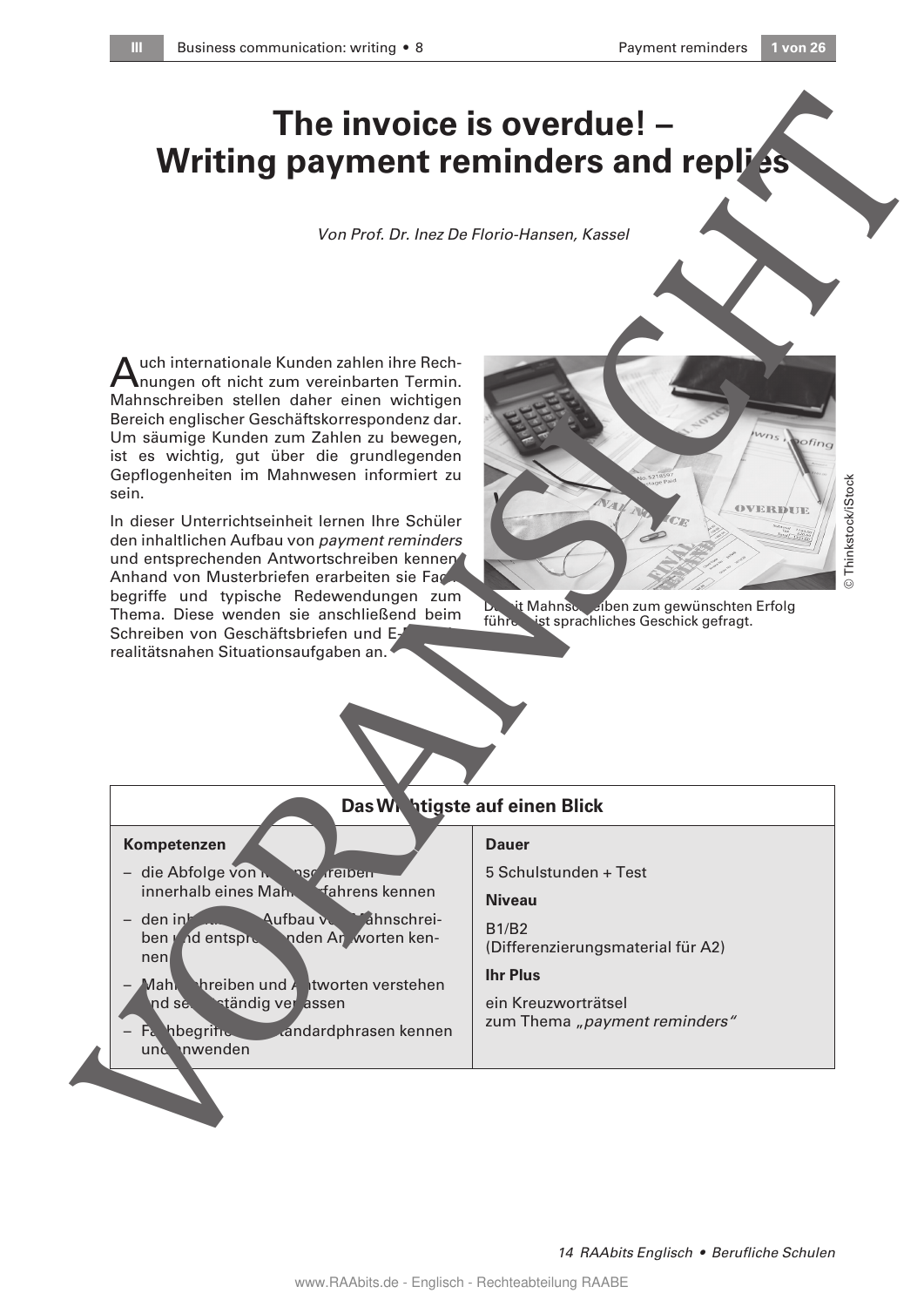## Materialübersicht

|                  | 1./2. Stunde            | The dunning process and first payment reminders                                                   |  |
|------------------|-------------------------|---------------------------------------------------------------------------------------------------|--|
| M 1              | (Ws)                    | How to remind customers - the dunning process                                                     |  |
| M 2              | (Ws)                    | The structure of a payment reminder $-$ a first reminder                                          |  |
| M <sub>3</sub>   | (Qz)                    | Writing payment reminders - check your vocabulary                                                 |  |
|                  | 3. Stunde               | How to write second payment reminders                                                             |  |
| M 4              | (Ws)                    | If one letter is not enough - writing a second payment remainder                                  |  |
|                  | 4. Stunde               | How to write final payment reminders                                                              |  |
| M 5              | (Ws)                    | We demand payment - writing a final payment remin                                                 |  |
|                  | 5. Stunde               | How to write replies to payment reminders                                                         |  |
| M 6              | (Ws)                    | treminders<br>Please accept our apologies - writing replies to payn.                              |  |
|                  | <b>Vocabulary</b>       | Writing payment reminders and replic, (M 7)                                                       |  |
| <b>Test</b>      |                         | Writing payment reminders and replice MARY                                                        |  |
| <b>Portfolio</b> |                         | Writing payment reminders and eplies                                                              |  |
|                  |                         |                                                                                                   |  |
|                  | Qz: Quiz; Ws: Worksheet | Bedeutung der Abkürzungen                                                                         |  |
|                  |                         |                                                                                                   |  |
|                  | <b>Minimalplan</b>      |                                                                                                   |  |
|                  |                         | nnen Sie die wichtigsten Inhalte erarbeiten:<br>Sie haben nur zwei Stunden zur Verfügung?         |  |
|                  |                         | 1. Stunde: How to write first payn<br><i>I</i> t reminders<br>M <sub>2</sub>                      |  |
|                  | 2. Stunde:              | plies to pa ment reminders<br>M 6<br>How to <b>Allege to Allege</b>                               |  |
|                  | Zusatzmaterial          | $\mathbf{f}$ CD                                                                                   |  |
|                  |                         | tvorlage für eine Folie zum Einstieg)<br>M1_Zusatz_Einstieg (Kc.                                  |  |
|                  | M3_Zusatz               | facheres vorträtsel)                                                                              |  |
|                  |                         | durche nander (alternativer Musterbrief, Teile in vertauschter Reihenfolge)<br>M4_Zus tz_Musterb. |  |
| Zusatz           |                         | Mail-Rahmen<br>erer E-Mail-Rahmen zum Ausdrucken)                                                 |  |
|                  |                         |                                                                                                   |  |
|                  |                         |                                                                                                   |  |
|                  |                         |                                                                                                   |  |

#### **Bedeutung der Abkürzungen**

#### **Minimalplan**

|                                                                 | Sie haben nur zwei Stunden zur Vurfügung zw. Innen Sie die wichtigsten Inhalte erarbeiten: |           |  |  |  |
|-----------------------------------------------------------------|--------------------------------------------------------------------------------------------|-----------|--|--|--|
| 1. Stunde:                                                      | How to write first payn<br>t reminders                                                     | <b>M2</b> |  |  |  |
| 2. Stunde:                                                      | plies to pa ment reminders<br>How to                                                       | M 6       |  |  |  |
| Zusatzmaterial<br>f CD                                          |                                                                                            |           |  |  |  |
| M1_Zusatz_Einstieg (Re<br>svorlage für eine Folie zum Einstieg) |                                                                                            |           |  |  |  |
| M3 Zusatz                                                       | <b>Macheres</b><br>₩worträtsel)                                                            |           |  |  |  |
| M4 Zus tz Musterb.                                              | durche nander (alternativer Musterbrief, Teile in vertauschter Reihenfolge)                |           |  |  |  |
| Zusatz                                                          | erer E-Mail-Rahmen zum Ausdrucken)<br>Mail-Rahmen                                          |           |  |  |  |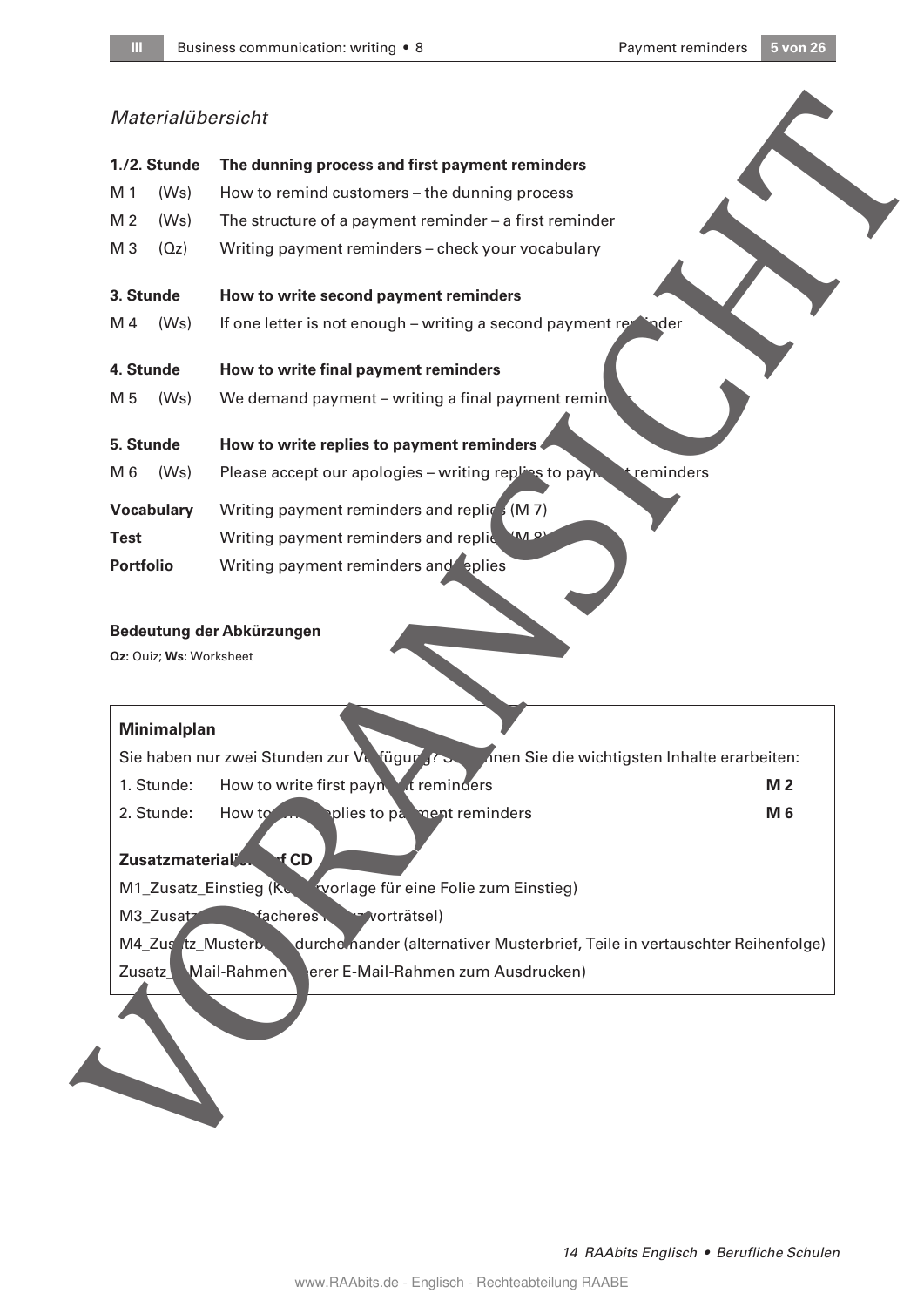**Tasks**

**M 1**

1. Read the short text about the dunning process and fill in the gaps with the words from the box.

Get to know the structure of the dunning process<sup>1</sup> and learn about different types of reminde<sup>r</sup>s

**How to remind customers – the dunning process** 



2. Here is the beginning of three payment reminders. In which order would you send them to a customer who has not paid the invoice? Write the *Luers* a), b) and **letter** the small boxes. Tip: The smileys show the customer's reaction to the etters.



#### a) Dear Mr Harding

**Our invoice**

Invoice no. 05 of 6 March 2015 as been overdue for three months. We must insist 7  $t$ h amount of £5,189.50 in full by 6 June 2015 at the latest. Our rwise we win  $\sim$  your details with our collection agency. (…)

## b) Dear Mr Harding

**Our invoice** 

This is to remind yu that invoice no. 05 of 6 March 2015 has been over- $\bigcap_{n\in\mathbb{N}}$  wo weeks. We would be grateful<sup>9</sup> if you paid the outstanding<sup>10</sup> amount f  $E5,189.50$  thin the next few days. (...)

#### c) Dear Harding

#### **r** invoice

We have recently sent you a letter to remind you that invoice no. 05 of 6 March 2015 has been overdue for six weeks now. The total amount outstan ing is £5,189.50. Please pay our invoice without delay<sup>11</sup>. (...)

**Extra task:** What is different in the three types of reminders? Look at content and language.

#### **Voca<sub>b</sub>**

 $3\equiv$ 

 $\overline{2}$ 

1 **dunning process:** der Mahnprozess – 2 (**payment) reminder:** das Mahnschreiben, die Zahlungserinnerung – 3 **to remind so. of sth.:** jmdn. an etw. erinnern – 4 **overdue:** überfällig – 5 **invoice:** die Rechnung – 6 **collection agency:** das Inkasso-Unternehmen – 7 **to insist that** …: darauf bestehen, dass … – 8 **amount:** der (Geld-) Betrag – 9 **grateful:** dankbar – 10 **outstanding:** ausstehend – 11 **without delay:** ohne Verzögerung, sofort

.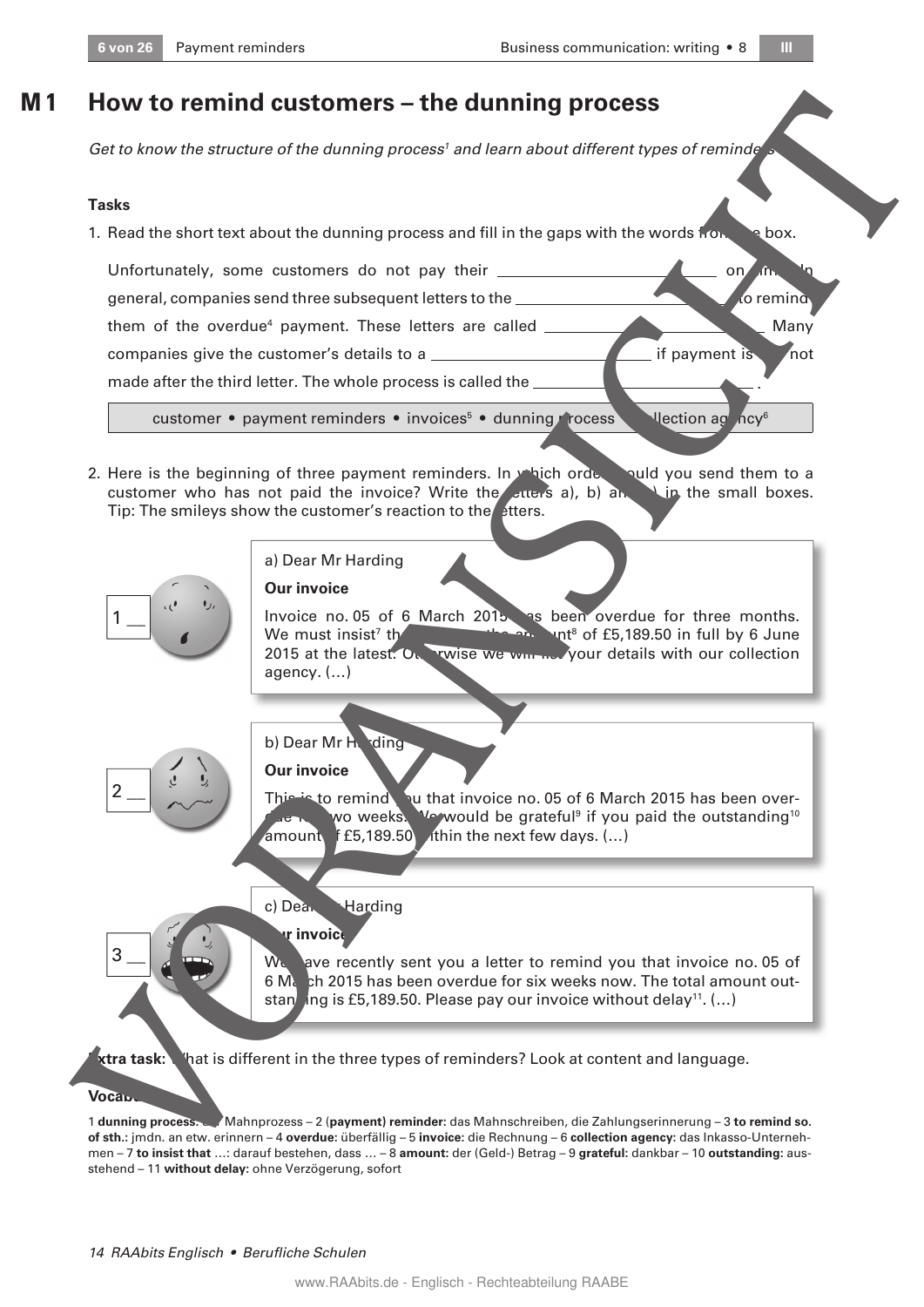**M 5**

# **We demand payment – writing a final payment reminder**

Read an example of a final payment reminder and write one yourself.

#### **Tasks**

1. Read the final reminder and fill in the gaps with these prepositions: with  $(2x) \cdot at \cdot of \cdot \cdot \cdot$  in  $\cdot$  by



#### **Vocabulary**

1 **to demand sth.:** etw. fordern – 2 **to fail to meet a deadline:** eine Frist nicht einhalten – 3 **harsh:** hier: fordernd